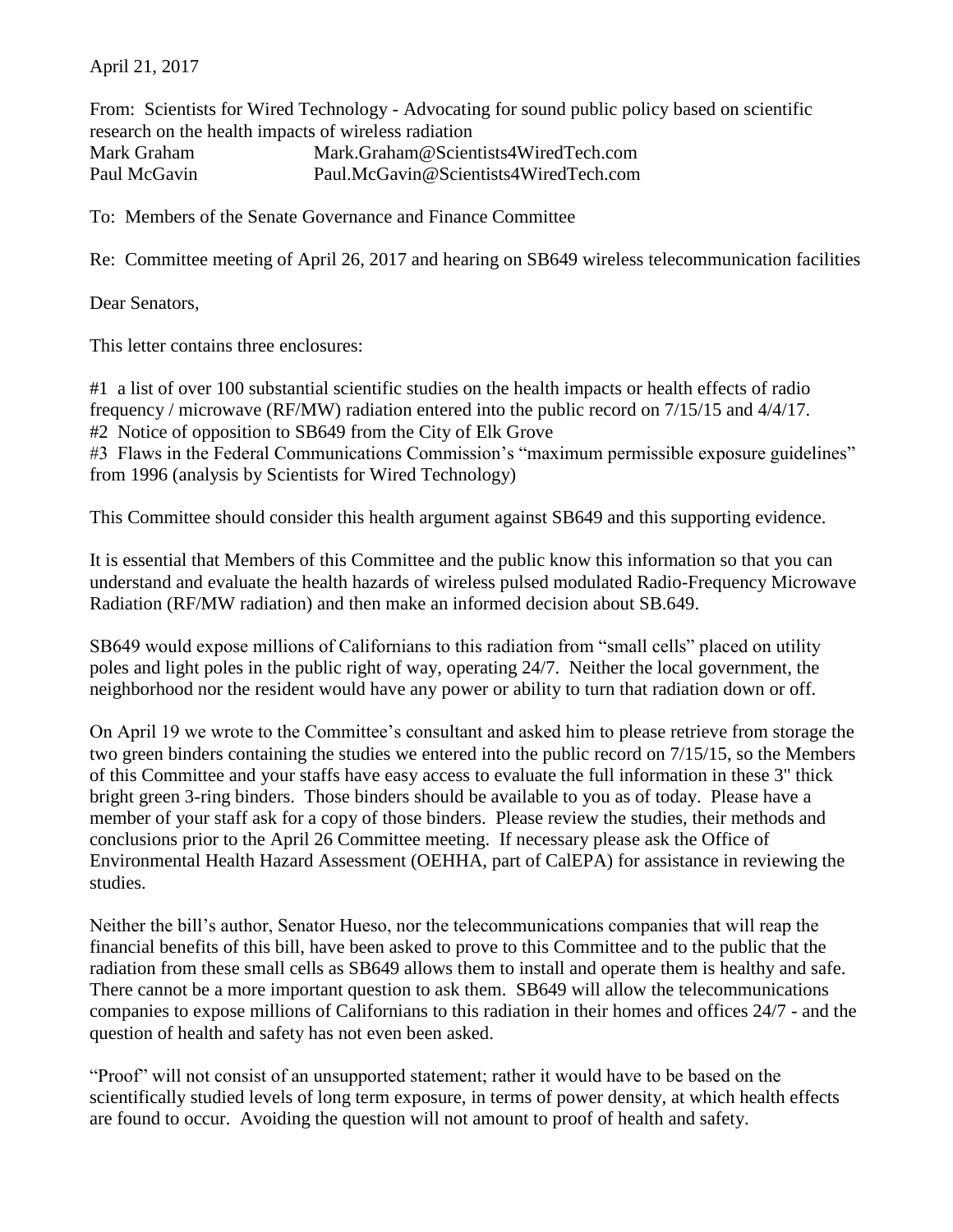On July 15, 2015 at a hearing on AB57, by arrangement with the Chairman of this Committee, Senator Robert Hertzberg, two speakers opposed to AB57 were given a total of 5 minutes "at the table" to present the health argument against AB57 and supporting evidence. That set a precedent that this Committee could follow with SB649.

On April 4, 2017 at the meeting of the Senate Energy, Utilities and Communication Committee Paul McGavin referred to the studies in these green binders delivered to this Committee on July 15, 2015 and thereby incorporated them into his testimony. We have also incorporated these studies by reference into our written testimony in opposition to SB649.

Unfortunately the consultant for this Committee has told us repeatedly that he will omit both the health argument against SB649 and the supporting evidence from his bill analysis. Hiding information from the Committee and the public is unethical and improper. The consultant claims he does not have the power to include that information in his bill analysis because this Committee is not interested in and does not have jurisdiction over health. These are false statements as shown by the precedent set in 2015 on AB57. Also, the best reason a local government could have for saying NO to small cells is to protect the health and safety of its residents. The health argument against SB649 and the local government control argument are related.

Local government (the American Planning Association) was allowed to speak at the table in opposition to SB649 at the April 4, 2017 meeting of the Senate Energy, Utilities and Communication Committee. Should they have waited until this Committee's hearing on April 26? Their testimony was well argued. The point is that what is considered fair game for a given Committee and its bill analysis is much more fluid and flexible than the consultant to this Committee has claimed.

When this Committee makes public policy while it is in the dark about a significant argument against a bill and the supporting scientific evidence it cannot be good policy. Hiding the truth in order to favor a certain bill is wrong. Concealing information that might cause the Members of this Committee to question this bill and vote NO on it is wrong. It is bad politics.

We recommend that this Committee arrange an information hearing on the health impacts / effects of wireless pulsed modulated Radio-Frequency Microwave Radiation (RF/MW radiation). Invite testimony from M.D.s and biologists and other biological scientists who have published research on such radiation and are not affiliated with the telecommunications industry.

Scientists for Wired Technology opposes SB649 and respectfully asks for your NO vote.

Sincerely,

Scientists for Wired Technology Mark Graham Paul McGavin

Enclosures:

#1 List of scientific evidence supporting the health argument against SB649.

#2 Notice of opposition to SB649 from the City of Elk Grove

#3 Flaws in the Federal Communications Commission's "maximum permissible exposure guidelines" from 1996 (analysis by Scientists for Wired Technology)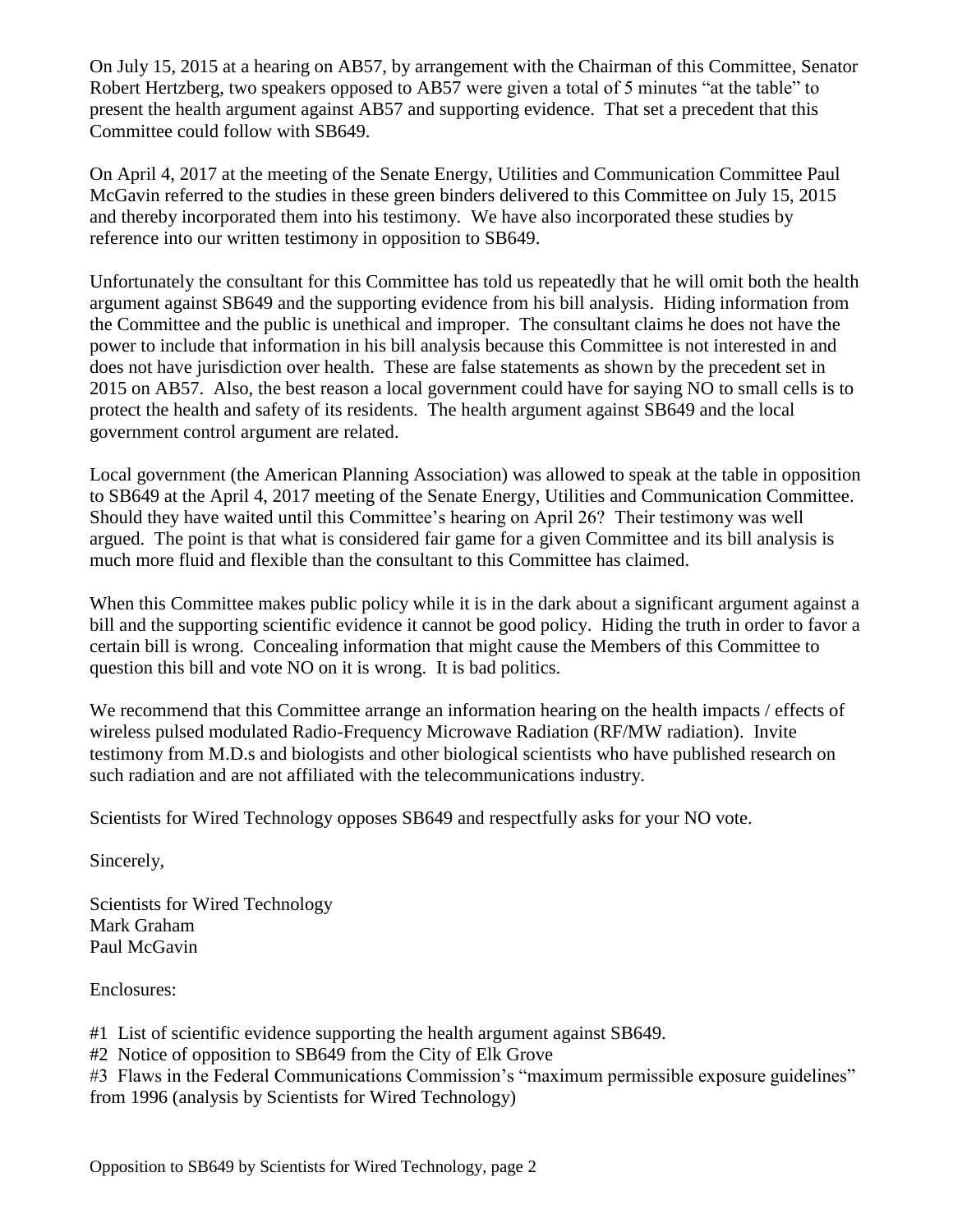## I. SUBSTANTIAL SCIENTIFIC EVIDENCE [ENTERED INTO THE PUBLIC RECORD ON 4/4/17:](http://scientists4wiredtech.com/2017/04/ca-senate-sb-649-testimony/)

<http://scientists4wiredtech.com/2017/04/ca-senate-sb-649-testimony/>

**Four Important Scientific Studies Entered Into the Public Record on 4/4/17**

- 1. **2016**: \$25 million, 16-year US Government NIEHS study: National Toxicology Program Carcinogenesis Studies of Radiofrequency Microwave Radiation <http://biorxiv.org/content/biorxiv/early/2016/05/26/055699.full.pdf>
- 2. **2016**: a study by Dr. Trevor Marshall, Electrosmog and Autoimmune Disease <https://link.springer.com/article/10.1007/s12026-016-8825-7>
- 3. **1993**: the seminal study on biological windows by Dr. W. Ross Adey, Biological Effects of Electromagnetic Fields <http://www.globalenergymedicine.com/documents/general/biological.doc>
- 4. **2011**: review by Yakymenko et al, Long-Term Exposure To Microwave Radiation Provokes Cancer Growth: Evidence From Radars And Mobile Communication Systems <http://exp-oncology.com.ua/wp/wp-content/uploads/2011/11/110.pdf>

II. TABLE of CONTENTS OF SUBSTANTIAL SCIENTIFIC EVIDENCE [ENTERED INTO THE PUBLIC RECORD ON](https://www.youtube.com/watch?v=vZ58zMLN4OA)  [7/15/15:](https://www.youtube.com/watch?v=vZ58zMLN4OA)

<https://www.youtube.com/watch?v=vZ58zMLN4OA>

## **A. Science Articles on Environmental Effects:**

1. Electromagnetic Pollution from Phone Masts. Effects on Wildlife; January 30, 2009

2. New Research Confirms That Our Electronics and Radio Waves Disrupt Migratory Birds; May 8, 2014

3. Can Electromagnetic Exposure Cause a Change in Behaviour? Studying Possible Non-Thermal Influences on Honey Bees

4. Electromagnetic Radiation (EMR) Clashes with Honey Bees; January 2011

5. Nanometer-Scale Elongation Rate Fluctuations in the Myriophyllum Aquaticum (Parrot Feather) Stem Were Altered by Radio-Frequency Electromagnetic Radiation; 2014 6. High Frequency (900 MHz) Low Amplitude (5Vm-1) Electromagnetic Field: A Genuine

Environmental Stimulus That Affects Transcription, Translation, Calcium and Energy Charge in Tomato; March 2008

## **B. PubMed Abstracts:**

1. The Effects of Electromagnetic Fields on the Number of Ovarian Primordial Follicles: An Experimental Study; June 2015

2. Effect of Mobile Phone Use on Metal Ion Release from Fixed Orthodontic Appliances; June 2015

3. Are Men Talking Their Reproductive Health Away? May-June 17, 2015

4. Effects of 2.4 GHz Radiofrequency Radiation Emitted from Wi-Fi Equipment on MicroRNA Expression in Brain Tissue; May 20, 2015

5. Can Prenatal Exposure to a 900 MHz Electromagnetic Field Affect the Morphology of the Spleen and Thymus, and Alter Biomarkers of Oxidative Damage in 21-Day-Old Male Rats? May 19, 2015

6. Mobile Phone Radiation Causes Brain Tumors and Should be Classified as a Probable Human Carcinogen (2A) (review); May 2015

7. Use of Mobile Phone During Pregnancy and the Risk of Spontaneous Abortion; April 21, 2015

Opposition to SB649 by Scientists for Wired Technology, page 3 8. Tumor Promotion by Exposure to Radiofrequency Electromagnetic Fields Below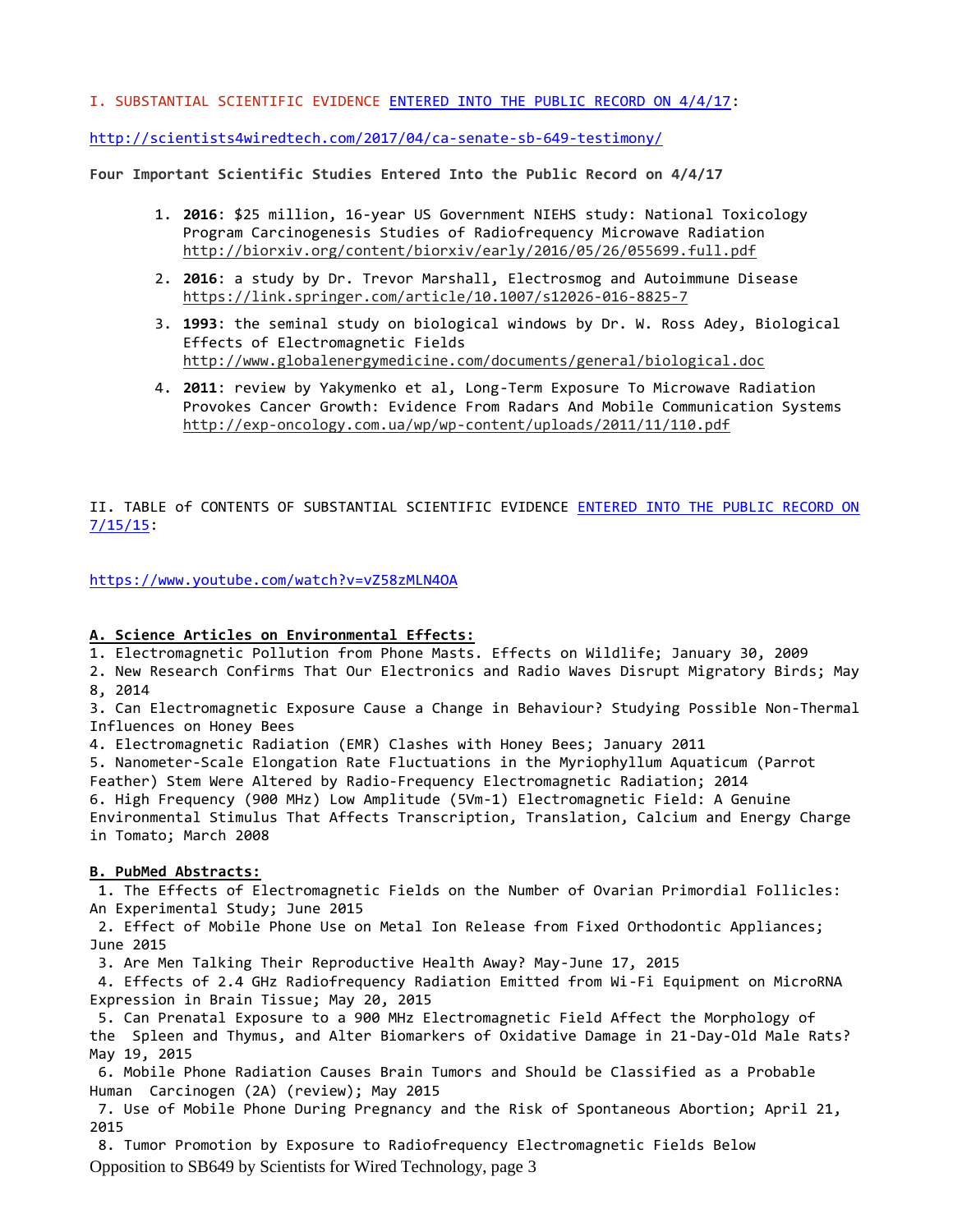Exposure Limits for Humans; April 17, 2015 9. The Effects of 2100-MHz Radiofrequency Radiation on Nasal Mucosa and Mucociliary Clearance in Rats; April 16, 2015 10. Effects of Chronic Exposure to Electromagnetic Waves on the Auditory System; April 2, 2015 11. Exposure to 900 MHz Electromagnetic Fields Activates the mkp-1/ERK Pathway and Causes Blood-Brain Barrier Damage and Cognitive Impairment in Rats; March 19, 2015 12. Cognitive Impairment and Neurogenotoxic Effects in Rats Exposed to Lowintensity Microwave Radiation; March 5, 2015 13. The Effects of Long-Term Exposure to a 2450 MHz Electromagnetic Field on Growth and Pubertal Development in Female Wistar Rats; March 2015 14. Effects of Long-Term Exposure of 2.4 GHz Radiofrequency Radiation Emitted from Wi-Fi Equipment on Testes Functions; March 2015 15. Effects of Prenatal and Postnatal Exposure of Wi-Fi on Development of Teeth and Changes in Teeth Element Concentration in Rats: Wi-Fi (2.45 GHz) and Teeth Element Concentrations; February 2015 16. Investigation of the Effects of Distance from Sources on Apoptosis, Oxidative Stress and Cytosolic Calcium Accumulation Via TRPVI Channels Induced by Mobile Phones and Wii-Fi in Breast Cancer Cells; February 19, 2015 17. Effect of Low-Intensity Microwaves Radiation on Monoamine Neurotransmitters and Their Key Regulating Enzymes in Rat Brain; February 12, 2015 18. The Impact of Electromagnetic Radiation of Different Parameters on Platelet Oxygen Metabolism — In Vitro Studies; January-February 2015 19. The Effect of 2100 MHz Radiofrequency Radiation of a 3G Mobile Phone on the Parotid Gland of Rats; January-February 2015 20. Generation of Infant Anatomical Models for Evaluating Electromagnetic Field Exposures; January 2015 21. Validation of Self-Reported Start Year of Mobile Phone Use in a Swedish Case-Control Study on Radiofrequency Fields and Acoustic Neuroma Risk; January 2015 22. Impact of Head Morphology on Local Brain Specific Absorption Rate from Exposure to Mobile Phone Radiation; January 2015 23. Effects of Extremely Low Frequency Electromagnetic Field (ELF-EMF) on Catalase, Cytochrome P450 and Nitric Oxide Synthase in Erythro-Leukemic Cells; January 15, 2015 24. Experimental Model for ELF-EMF Exposure: Concern for Human Health; January 2015 25. Effect of ELF-EMF Exposure on Human Neuroblastoma Cell Line: A Proteomics Analysis; Winter 2014 26. Effects of Mobile Phone Radiation (900 MHz Radiofrequency) on Structure and Functions of Rat Brain; December 2014 27. The Developmental Effects of Extremely Low Frequency Electric Fields on Visual and Somatosensory Evoked Potentials in Adult Rats; December 1 1, 2014 28. In Vitro Electromagnetic Stimulation to Enhance Cell Proliferation in Extracellular Matrix Constructs With and Without Metallic Nanoparticles; December 2, 2014 29. Self-Reporting of Symptoms Development from Exposure to Radiofrequency Fields of Wireless Smart Meters in Victoria, Australia: A Case Series; November-December 2014 30. Is Magnetite a Universal Memory Molecule? November 2014 31. Electromagnetic Fields Mediate Efficient Cell Reprogramming into a Pluripotent State; October 28, 2014 32. Short- and Long-Term Exposure to Alternating Magnetic Field (50 Hz, 0.5 m T) Affects Rat Pituitary ACTH Cells: Stereological Study; October 27, 2014 33. Decreased Survival of Glioma Patients with Astrocytoma Grade IV (Glioblastoma Multiforme) Associated with Long-Term Use of Mobile and Cordless Phones; October 16, 2014 34. Behavior and Memory Evaluation of Wistar Rats Exposed to 1.8 GHz Radiofrequency Electromagnetic Radiation; September 2014 35. Electromagnetic Radiation (Wi-Fi) and Epilepsy Induce Calcium Entry and Apoptosis Through Activation of TRPVI Channel in Hippocampus and Dorsal Root Ganglion of Rats; September 2014 36. Therapeutic Approaches of Melatonin in Microwave Radiations-induced Oxidative Stress-Mediated Toxicity on Male Fertility Pattern of Wistar Rats; June 2014 37. Exposure to 1800 MHz Radiofrequency Radiation Impairs Neurite Outgrowth of Embryonic Neural Stem Cells; May 29, 2014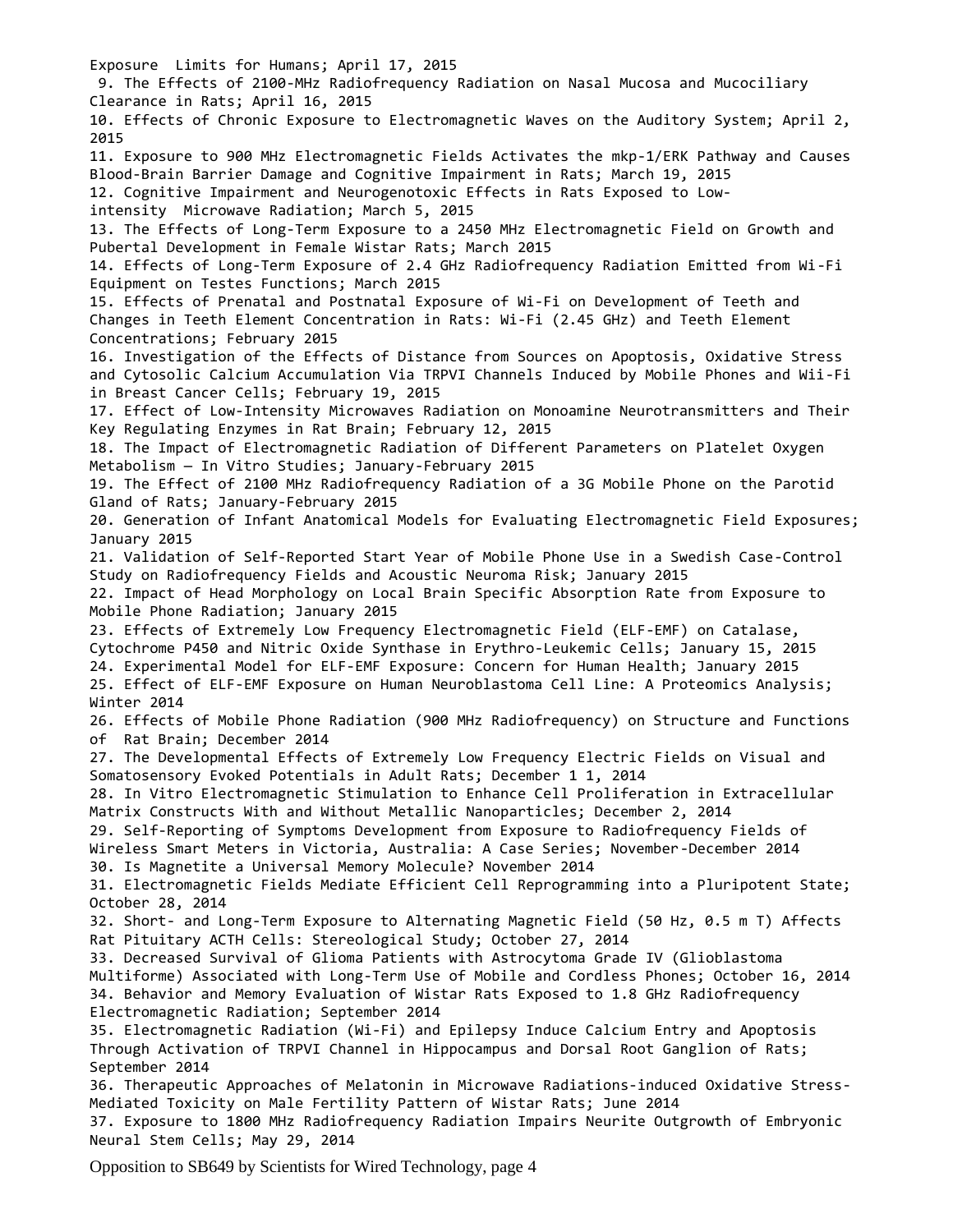38. 2.45 GHz Microwave Irradiation Adversely Affects Reproductive Function in Make Mouse, Mus Musculus by Inducing Oxidative and Nitrosative Stress; May 2014 39. Effect of 3G Cell Phone Exposure with Computer Controlled 2-D Stepper Motor on Non-Thermal Activation of the hsp27/p38MAPK Stress Pathway in the Rat Brain; March 2014 40. Different Electromagnetic Field Waveforms Have Different Effects on Proliferation, Differentiation and Mineralization of Osteoblasts In Vitro; January 2014 41. Effects of Melatonin on Wi-Fi-Induced Oxidative Stress in Lens of Rats; January 2014 42. The Influence of Direct Mobile Phone Radiation on Sperm Quality; 2014 43. Could Myelin Damage from Radiofrequency Electromagnetic Field Exposure Help Explain the Functional Impairment Electrohypersensitivity? A Review of the Evidence; 2014 44. Wi-Fi (2.45 GHz) and Mobile Phone (900 and 1800 MHz) Induced Risks on Oxidative Stress and Elements in Kidney and Testis of Rats During Pregnancy and the Development of Offspring; December 2013 45. Effects of Olive Leave Extract on Metabolic Disorders and Oxidative Stress Induced by 2.45 GHz Wi-Fi Signals; November 2013 46. The Relationship Between Adolescents' Well-Being and Their Wireless Phone Use: A Cross- Sectional Study; October 22, 2013 47. Electromagnetic Fields Act Via Activation of Voltage-Gated Calcium Channel to Produce Beneficial or Adverse Effects; August 2013 48. Wi-Fi Technology — An Uncontrolled Global Experiment on the Health of Mankind; June 2013 49. Modulation of Wireless (2.45 GHz) Induced Oxidative Toxicity in Laryngotracheal Mucosa of Rat by Melatonin; May 2013 50. Effect of Low Level Microwave Radiation Exposure on Cognitive Function and Oxidative Stress in Rats; April 2013 51. Immunohistopathologic Demonstration of Deleterious Effects on Growing Rat Testes of Radiofrequency Waves Emitted from Conventional Wi-Fi Devices; April 2013 52. Electromagnetic Hypersensitive Finns: Symptoms, Perceived Sources and Treatments, A Questionnaire Study; April 2013 53. 2.45 GHz Microwave Irradiation-Induced Oxidative Stress Affects Implantation or Pregnancy in Mice, Mus Musculus; March 2013 54. Detection of Low Level Microwave Radiation Induced Deoxyribonucleic Acid Damage Vis-åvis Genotoxicity in Brain of Fischer Rats; January 2013 55. The Effect of Electromagnetic Radiation on the Rat Brain: An Experimental Study; 2013 56. Microwave Radiation Induced Oxidative Stress, Cognitive Impairment and Inflammation in Brain of Fischer Rats; December 2012 57. Protective Effects of Melatonin Against Oxidative Injury in Rat Testis Induced by Wireless (2.45 GHz) Devices; November 12, 2012 58. Electromagnetic Fields at 2.45 GHz Trigger Changes in Heat Shock Proteins 90 and 70 Without Altering Apoptopic Activity in Rat Thyroid Gland; September 15, 2012 59. 2.45 GHz Wireless Devices Induce Oxidative Stress and Proliferation Through Cytosolic Ca (2+) Influx in Human Leukemia Cancer Cells; June 2012 60. Cell Phone Use and Behavioral Problems in Young Children; June 2012 61. Melatonin Modulates Wireless (2.45 GHz)-lnduced Oxidative Injury Through TRPM2 and Voltage Gated Ca (2+) Channels in Brain and Dorsal Root Ganglion in Rat; February 1, 2012 62. Pathophysiology of Microwave Radiation: Effect on Rat Brain; January 2012 63. Use of Laptop Computers Connected to Internet Through Wi-Fi Decreases Human Sperm Motility and Increases Sperm DNA Fragmentation; January 2012 64. Selenium and L-Carnitine Reduce Oxidative Stress in the Heart of Rat Induced by 2.45- GHz Radiation from Wireless Devices; December 2011 65. Effects of Wi-Fi Signals on the p300 Component of Event-Related Potentials During an Auditory Hayling Task; June 2011 66. Pulse Modulated 900 MHz Radiation Induces Hypothyroidism and Apoptosis in Thyroid Cells: a Light, Electron Microscopy and Immunohistochemical Study; December 2010 67. Scientific Panel on Electromagnetic Field Health Risks: Consensus Points, Recommendations, and Rationales; October-December 2010 68. Indication of Cocarcinogenic Potential of Chronic UMTS-Modulated Radiofrequency Exposure in an Ethylnitrosourea Mouse Model; July 2010 69. Bioeffects of Mobile Telephony Radiation in Relation to its Intensity or Distance From the Antenna; May 2010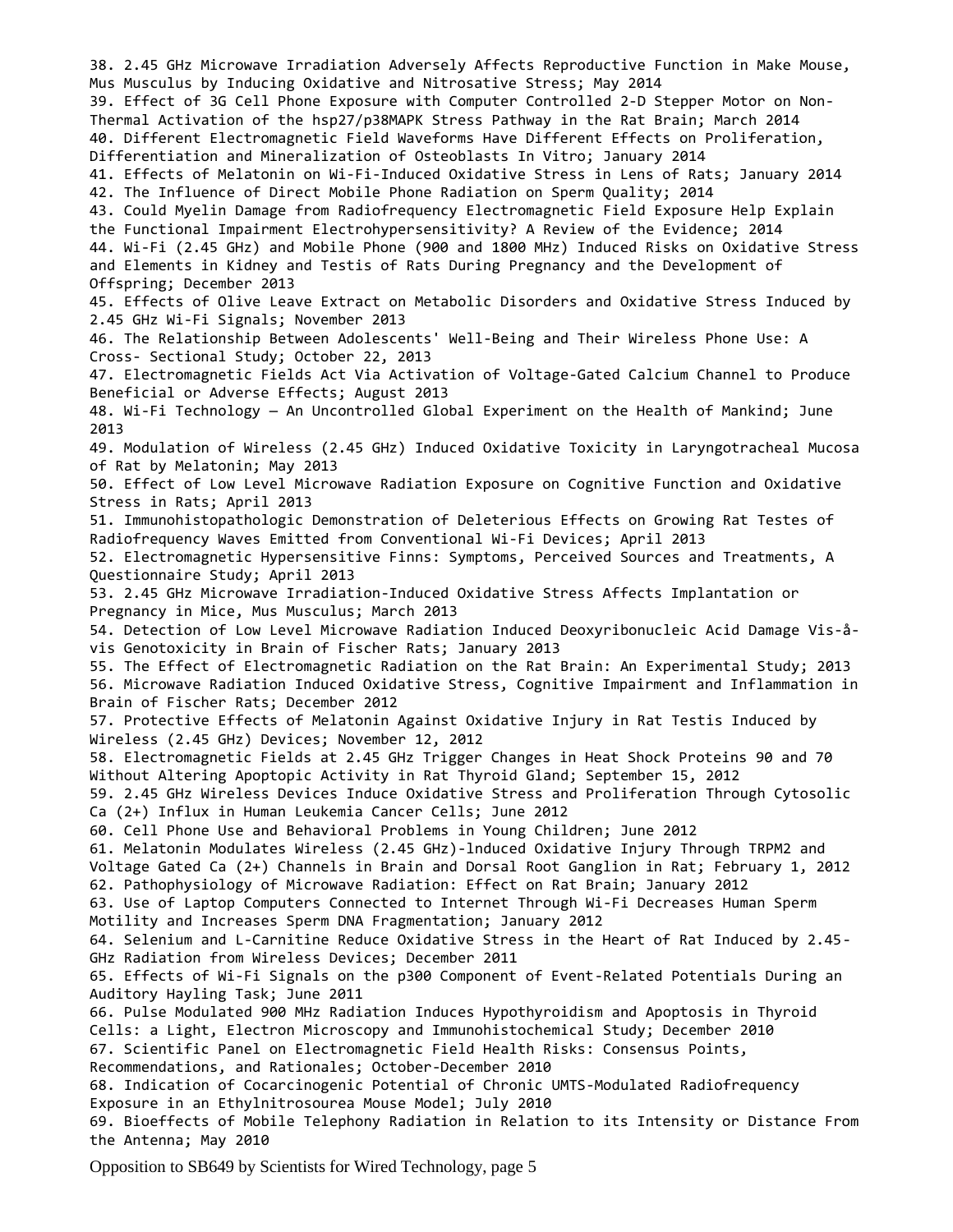70. Mutagenic Response of 2.45 GHz Radiation Exposure on Rat Brain; April 2010 71. Preliminary Study on the Induction of Sperm Head Abnormalities in Mice, Mus Musculus, Exposed to Radiofrequency Radiations from Global System for Mobile Communication Base Stations; January 2010 72. Effects of Selenium and L-Carnitine on Oxidative Stress in Blood of Rat Induced by 2.45 GHz Radiation from Wireless Devices; December 2009 73. The Effects of Microwave Emitted by Cellular Phones on Ovarian Follicles in Rats; November 2009 74. Epidemiological Evidence for and Association Between Use of Wireless Phones and Tumor Diseases; August 2009 75. Increased Blood-Brain Barrier Permeability in Mammalian Brain 7 Days After Exposure to the Radiation from a GSM-900 Mobile Phone; August 2009 76. Modulator Effects of L-Carnitine and Selenium on Wireless Devices (2.45 GHz) Induced Oxidative Stress and Electroencephalography Records in Brain of Rat; August 2009 77. The Effect of 50 HZ Magnetic Field of Different Shape on Oxygen Metabolism in Blood Platelets: In Vitro Studies; 2009 78. Blood-Brain Barrier Permeability and Nerve Cell Damage in Rat Brain 14 and 28 Days After Exposure to Microwaves from GSM Mobile Phones; 2008 79. Effects of Prenatal Exposure to a 900 MHz Electromagnetic Field on the Dentate Gyrus of Rats: A Stereological and Histopathological Study; October 31, 2008 80. Prenatal and Postnatal Exposure to Cell Phone Use and Behavioral Problems in Children; July 2008 81. Chronic Non-Thermal Exposure of Modulated 2450 MHz Microwave Radiation Alters Thyroid Hormones and Behavior of Male Rats; June 2008 82. Cognitive Impairment in Rats After Long-Term Exposure to GSM-900 Mobile Phone Radiation; April 2008 83. Biological Effects from Electromagnetic Field Exposure and Public Exposure Standards; February 2008 84. Neurobehavioral Effects Among Inhabitants Around Mobile Phone Base Stations; March 2007 85. GSM Base Station Electromagnetic Radiation and Oxidative Stress in Rats; 2006 86. Protein Kinase C Activity in Developing Rat Brain Cells Exposed to 2.45 GHz Radiation; 2006 87. Single Strand DNA Breaks in Rat Brain Cells Exposed to Microwave Radiation; April 1 1, 2006 88. Non-Thermal DNA Breakage by Mobile-Phone Radiation (1800 MHz) in Human Fibroblasts and in Transformed GFSH-RI 7 Rat Granulosa Cells In Vitro; June 6, 2005 89. Radiofrequency-Induced Carconogenesis: Cellular Calcium Homeostasis Changes as a Triggering Factor; March 2005 90. Erythropoietic Changes in Rats After 2.45 GJz Nonthermal Irradiation; December 2004 91. Malignant Melanoma of the Skin Not a Sunshine Story! July 2004 92. Effects of Pulsed Electromagnetic Fields on Cognitive Processes — A Pilot Study on Pulsed Field Interference with Cognitive Regeneration; July 2004 93. A Possible Association Between Fetal/Neonatal Exposure to Radiofrequency Electromagnetic Radiation and the Increased Incidence of Autism Spectrum Disorders (ASD); 2004 94. Electromagnetic Waves of 900 MHz in Acute Pentylenetetrazole Model in Ontogenesis in Mice; October 2003 95. Nerve Cell Damage in Mammalian Brain After Exposure to Microwaves From GSM Mobile Phones; June 2003 96. Investigation on the Health of People Living Near Mobile Telephone Relay Stations: Incidence According to Distance and Sex; July 2002 97. Melanoma Incidence and Frequency Modulation (FM) Broadcasting; January-February 2002 98. Microwaves and Cellular Immunity. Effect of Whole Body Microwaves Irradiation on Tumor Necrosis Factor Production in Mouse Cells; October 1999 99. Effects of Modulated and Continuous Microwave Irradiation on the Morphology and Cell Surface Negative Charge of 3 T 3 Fibroblasts; December 1991 100. Some Behavioral Effects of Short-Term Exposure of Rats to 2.45 GHz Microwave 100. Radiation; 1988 101. Influence of Electromagnetic Fields on the Efflux of Calcium Ions From Brain Tissue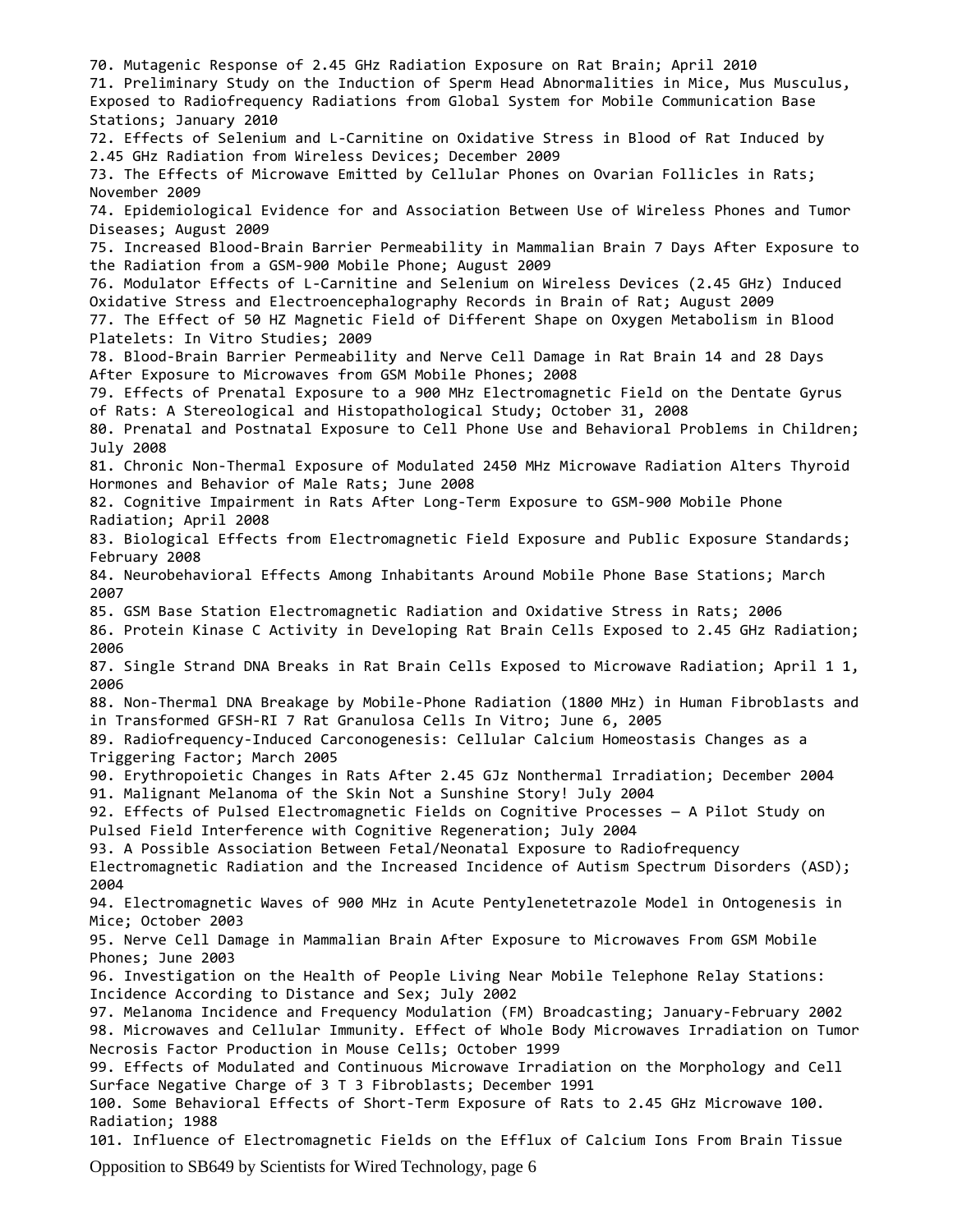In Vitro: A Three-Model Analysis Consistent with the Frequency Response Up to 510 Hz; 1988

## **C. Science Articles or Abstracts:**

1. The Effects of Electromagnetic Fields on the Number of Ovarian Primordial Follicles: An Experimental Study; June 2015 2. Cell phones and Blood-Brain Barrier: Chinese Scientists Confirm Findings of Swedish Salford group; May 18, 2015 3. Does the Brain Detect 3G Mobile Phone Radiation Peaks? May 11, 2015 4. In Vitro Effect of Cell Phone Radiation on Motility, DNA Fragmentation and Clusterin Gene Expression in Human Sperm; April 21, 2015 5. Use of Mobile Phone During Pregnancy and the Risk of Spontaneous Abortion; April 21, 2015 6. Effects of 2.4 GHz Radiofrequency Radiation Emitted from Wi-Fi- Equipment on MicroRna Expression in Brain Tissue; March 16, 2015 7. RF Cancer Promotion: Animal Study Makes Waves; March 13, 2015 8. Evaluation of Selected Biochemical Parameters in the Saliva of Young Males Using Mobile Phones; March 2015 9. Effect of Cell Phone Use on Salivary Total Protein, Enzymes and Oxidative Stress Markers in Young Adult: A Pilot Study; February 2015 10. New Study: Carrying a Cell Phone in a Backpack Leads to Blood Abnormalities; January 17, 2015 11. Why Children Absorb More Microwave Radiation Than Adults: The Consequences; December 2014 12. Decreased Survival of Glioma Patients with Astrocytoma Grade IV (Glioblastoma Multiforme) Associated with Long-Term Use of Mobile and Cordless Phones; October 16, 2014 13. Effect of Low-Frequency Electromagnetic Field Exposure on Oocyte Differentiation and Follicular Development; January 27, 2014 14. Effect of Mobile Phone Usage Time on Total Antioxidant Capacity of Saliva and Salivary Immunoglobulin A; January 10, 2014 15. Extremely Low-Frequency Electromagnetic Fields Cause DNA Strand Breaks in Normal Cells; January 8, 2014 16. Wi-Fi Technology — An Uncontrolled Global Experiment on the Health of Mankind; June 2013 17. Electromagnetic Fields Act Via Activation of Voltage-Gated Calcium Channels to Produce Beneficial or Adverse Effects; May 20, 2013 18. Microwave Electromagnetic Fields Act by Activating Voltage-Gated Calcium Channels: Why the Current International Safety Standards Do Not Predict Biological Hazard; 2013 19. The Effects of Prenatal Exposure to a 900 Megahertz Electromagnetic Field on Hippocampus Morphology and Learning Behavior in Rat Pups; 2013 20. Fetal Radiofrequency Radiation Exposure from 800-1900 MHz-Rated Cellular Telephones Affects Neurodevelopment and Behavior in Mice; March 15, 2012 21. Exposure to Electromagnetic Fields from Laptop Use of "Laptop" Computers; 2012 22. Use of Laptop Computers Connected to Internet Through Wi-Fi Decreases Human Sperm Motility and Increases Sperm DNA Fragmentation; October 11, 2011 23. Microwave Radiation Affects the Heart; March 7, 2011 24. Cell Phone Radiofrequency Radiation Exposure and Brain Glucose Metabolism; February 23, 2011 25. Wi-Fi Electromagnetic Fields Exert Gender Related Alteration on EEG; 2010 26. Provocation Study Using Heart Rate Variability Shows Microwave Radiation from DECT Phone Affects Autonomic Nervous System; October 23, 2010 27. Laptop Expositions Affect Motility and Induce DNA Fragmentation in Human Spermatozoa in Vitro by a Non-Thermal Effect: A Preliminary Report; September 2010 28. Effects of Laptop Computers' Electromagnetic Field on Sperm Quality; July 31, 2010 29. Effects of Exposure to 2.45 GHz Microwave Radiation on Male Rat Reproductive System; January 6, 2010